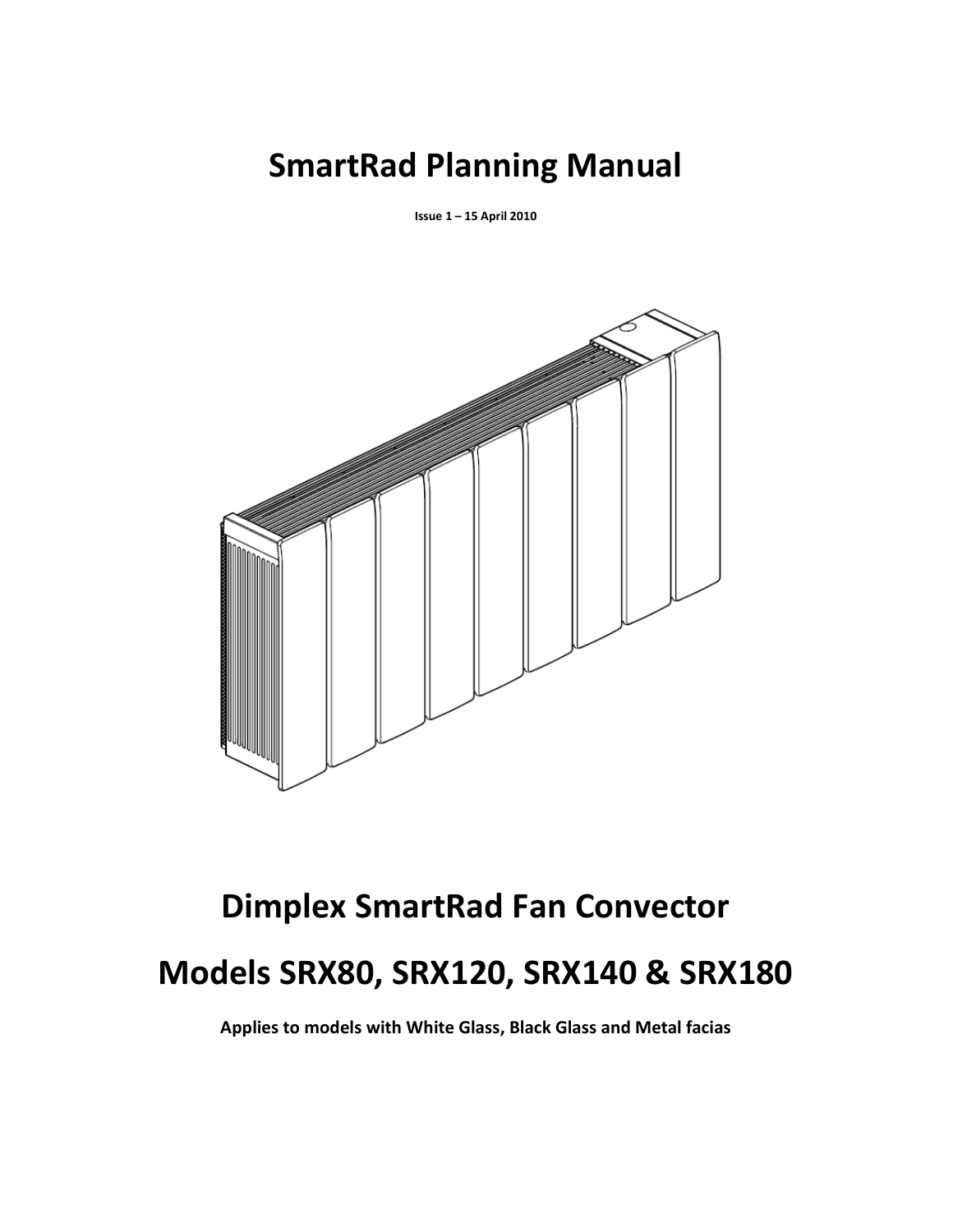# **Contents**

| 1 |       |  |  |  |
|---|-------|--|--|--|
| 2 |       |  |  |  |
|   | 2.1.1 |  |  |  |
|   | 2.1.2 |  |  |  |
|   | 2.1.3 |  |  |  |
|   | 2.1.4 |  |  |  |
|   | 2.1.5 |  |  |  |
|   | 2.1.6 |  |  |  |
|   | 2.1.7 |  |  |  |
| 3 |       |  |  |  |
|   | 3.1   |  |  |  |
|   | 3.2   |  |  |  |
|   | 3.3   |  |  |  |
|   | 3.4   |  |  |  |
|   | 3.5   |  |  |  |
|   | 3.6   |  |  |  |
| 4 |       |  |  |  |
|   | 4.1   |  |  |  |
|   | 4.2   |  |  |  |
| 5 |       |  |  |  |
|   | 5.1   |  |  |  |
|   | 5.2   |  |  |  |
|   | 5.3   |  |  |  |
|   | 5.4   |  |  |  |
|   | 5.5   |  |  |  |
|   | 5.6   |  |  |  |
| 6 |       |  |  |  |
|   | 6.1   |  |  |  |
|   | 6.2   |  |  |  |
|   | 6.3   |  |  |  |
|   | 6.4   |  |  |  |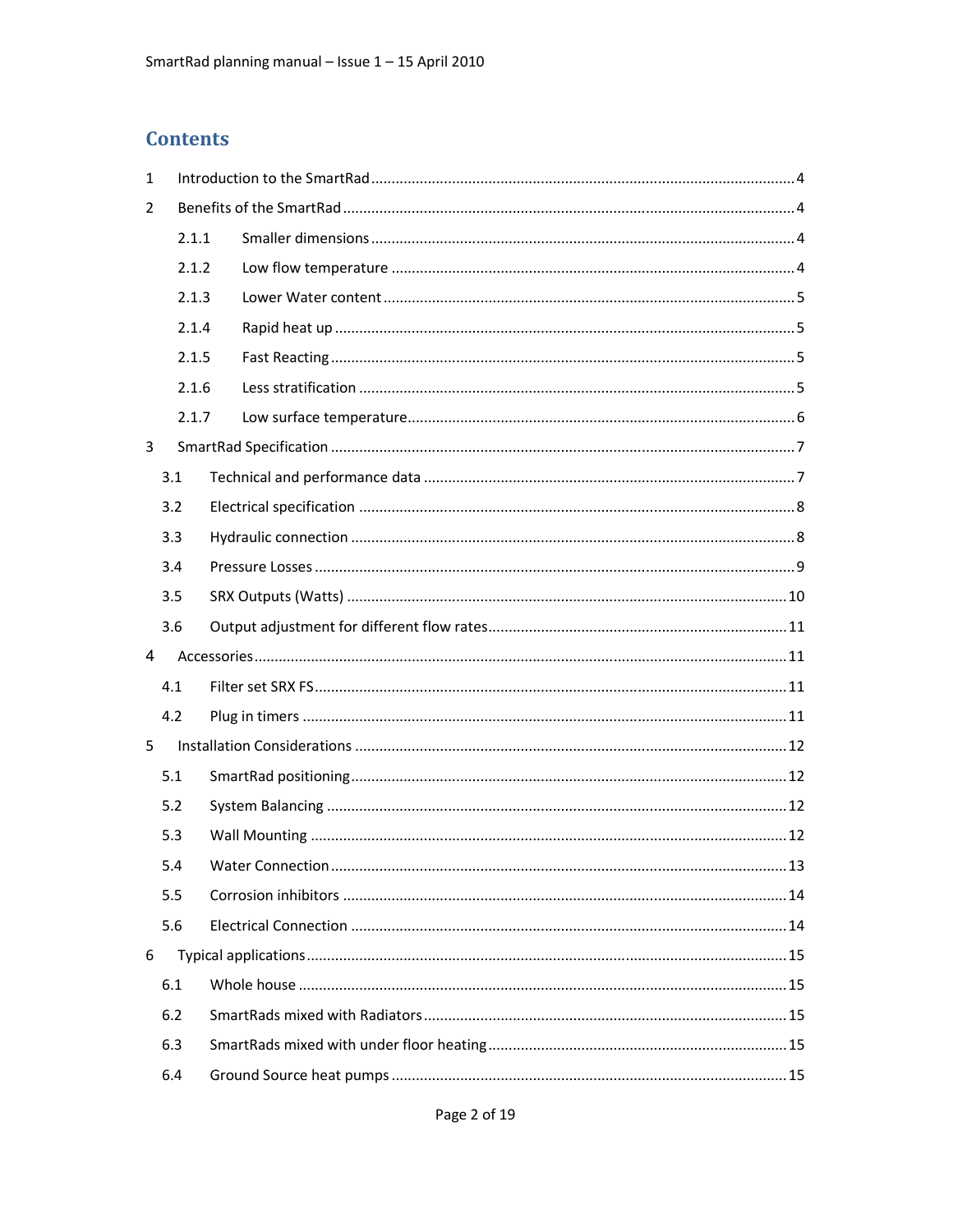|                | 6.5   |  |  |  |
|----------------|-------|--|--|--|
|                | 6.6   |  |  |  |
|                | 6.7   |  |  |  |
|                | 6.8   |  |  |  |
|                | 6.9   |  |  |  |
|                | 6.10  |  |  |  |
|                | 6.11  |  |  |  |
|                | 6.12  |  |  |  |
| $\overline{7}$ |       |  |  |  |
|                | 7.1   |  |  |  |
|                | 7.1.1 |  |  |  |
|                | 7.1.2 |  |  |  |
|                | 7.2   |  |  |  |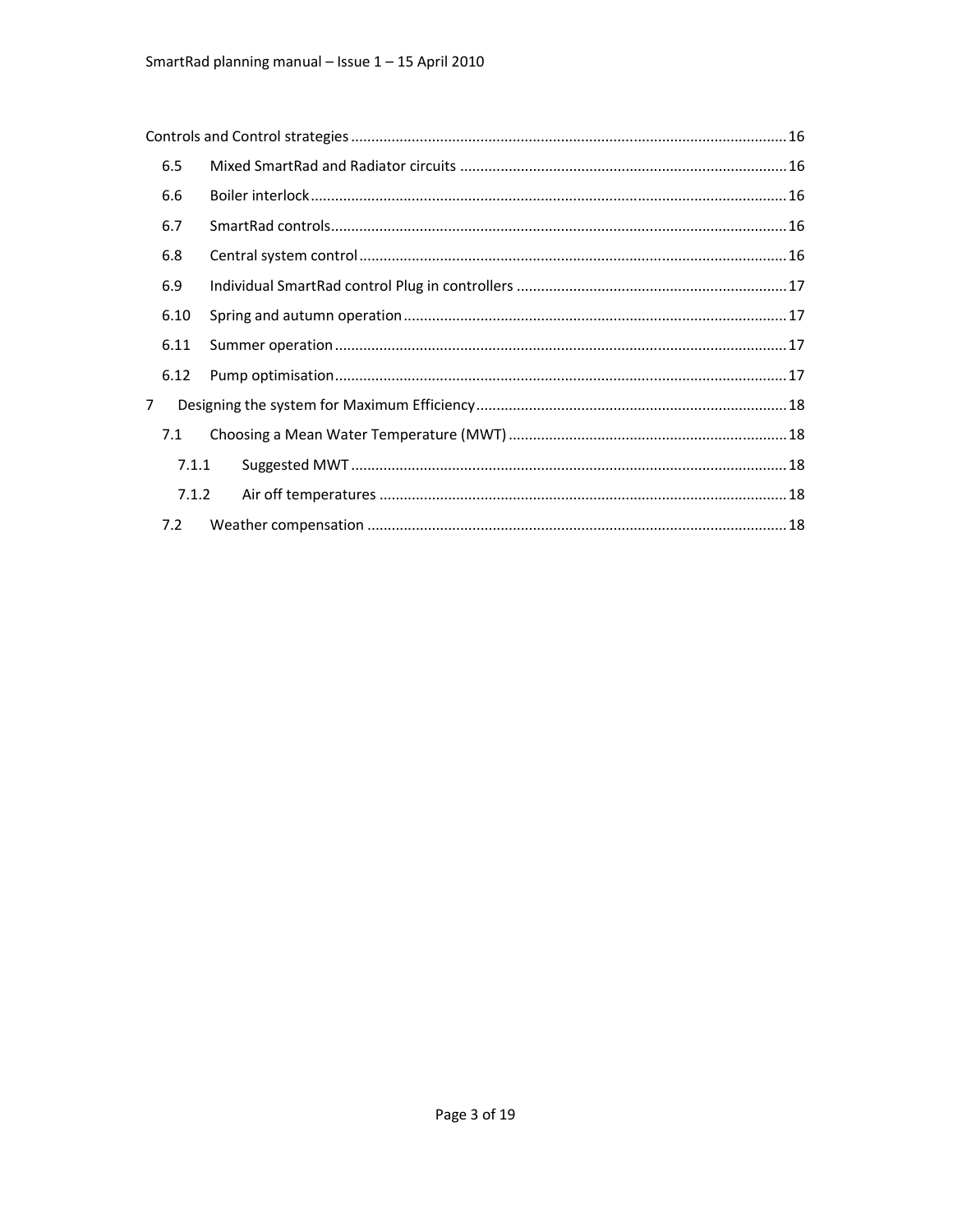# 1 Introduction to the SmartRad

The SmartRad is a stylish and modern alternative that out performs traditional radiators. At the heart of the SmartRad is a heat exchanger with a large surface area, which allows effective transfer of heat into the room even at low flow temperatures. To increase the amount of heat output there is an energy efficient fan which forces air over the heat exchanger. By being able to give a decent heat output at low flow temperatures, the SmartRad makes it even more viable to install heat pumps when refurbishing a property.



# 2 Benefits of the SmartRad

Thanks to the heat exchanger and fan the increased heat output means that the SmartRad takes up less wall space compared to a standard radiator when operating under the same conditions. The following examples demonstrate the benefits of the SmartRad over traditional radiators.

#### 2.1.1 Smaller dimensions

A Radiator with dimensions of 530x911mm would need to have a Mean Water Temperature (MWT) of 73<sup>o</sup>C to give an output of 1kW whilst the SmartRad would only need a MWT of 40<sup>o</sup>C to give the same 1kW output. This means the system can be run at significantly lower flow temperature which will give significant savings in system efficiency.

#### 2.1.2 Low flow temperature

As shown in Figure 1 a standard radiator operating at a flow temperature of 40<sup>o</sup>C would need to measure 530x3128mm whilst

Figure 2 shows that the SmartRad would only need to be 530x911mm – that is over 3½ times smaller. Therefore, by using the SmartRad it becomes practical to fit the product into a room and still operate at lower flow temperatures.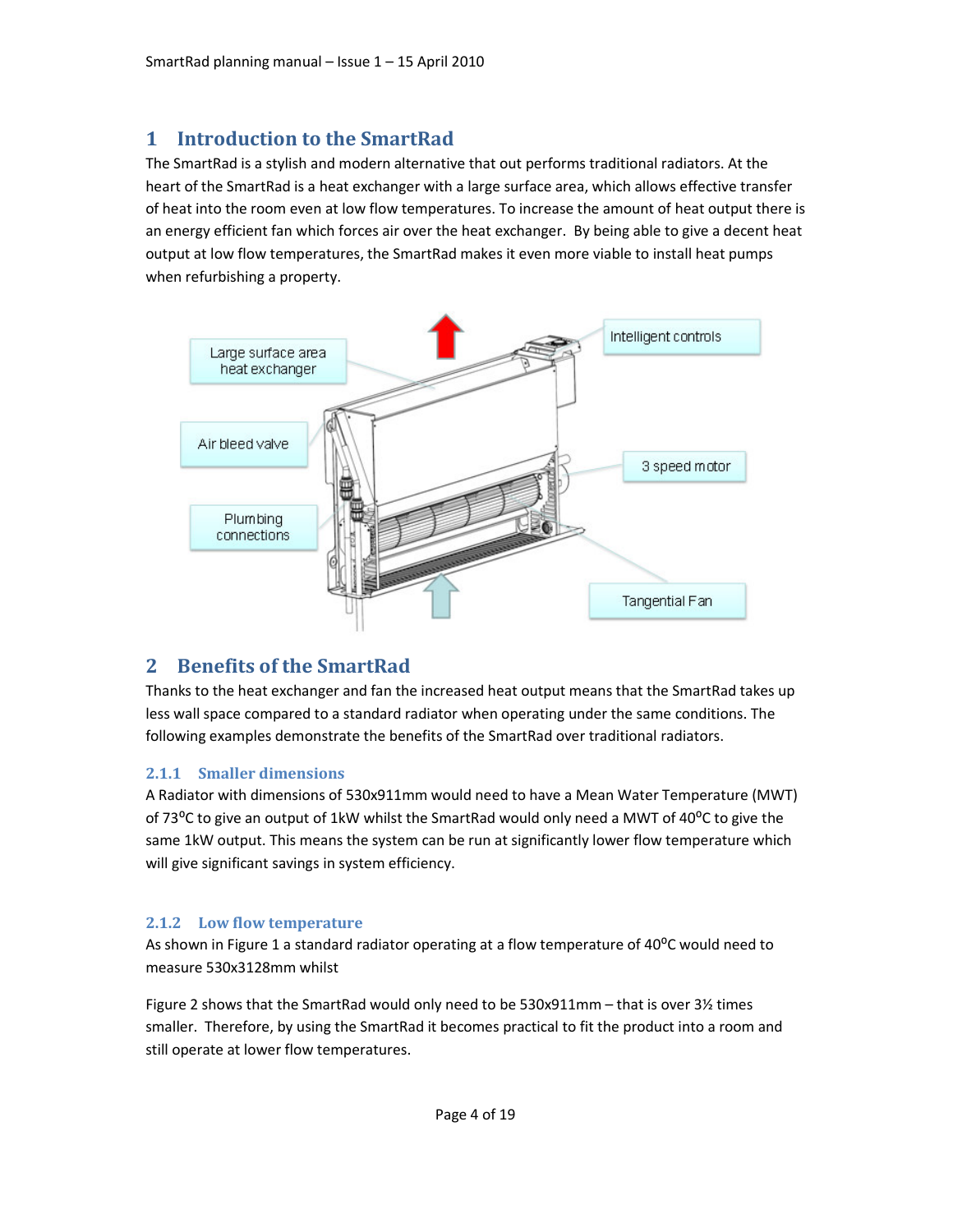

Figure 1: Radiator sizes based upon a "Double convection" design with an output of 1537W



Figure 2: SmartRad size based upon fan speed 2 setting with an output of 1537W.

#### 2.1.3 Lower Water content

The SmartRad contains only a fraction of the water compared to a traditional radiator. A traditional 1kW radiator operating at a flow temperature of 73 $^{\circ}$ C could contain up to 35 litres of water, where as the SRX180 gives a 1kW output when operating at only 40°C but contains only 0.6 litres - that is over 50 times less water.

#### 2.1.4 Rapid heat up

The low water content makes the SmartRad highly reactive, when the heating demand increases the heat pump only has to heat a small volume of water to 40<sup>o</sup>C. However with a radiator the boiler would have to heat the 35 Litres of water to 73°C.

#### 2.1.5 Fast Reacting

The low water content is also beneficial if the heating demand is suddenly decreased if for example there is suddenly a solar gain. With a radiator the large thermal mass will stubbornly keep emitting heat even though the room is up to temperature, however with a SmartRad the fan will modulate its speed down and the low thermal mass will quickly cool down meaning that the room is not over heated.

#### 2.1.6 Less stratification

With a traditional radiator, the high water flow temperature means that the air off temperatures is high causing a 'chimney' effect as the hot air rushes to the ceiling but leaving the floor area cold. The air in the region around the thermostat is at the correct temperature but the average room temperature is in fact higher. A lot of heat is lost into the ceiling and though the upper part of the walls.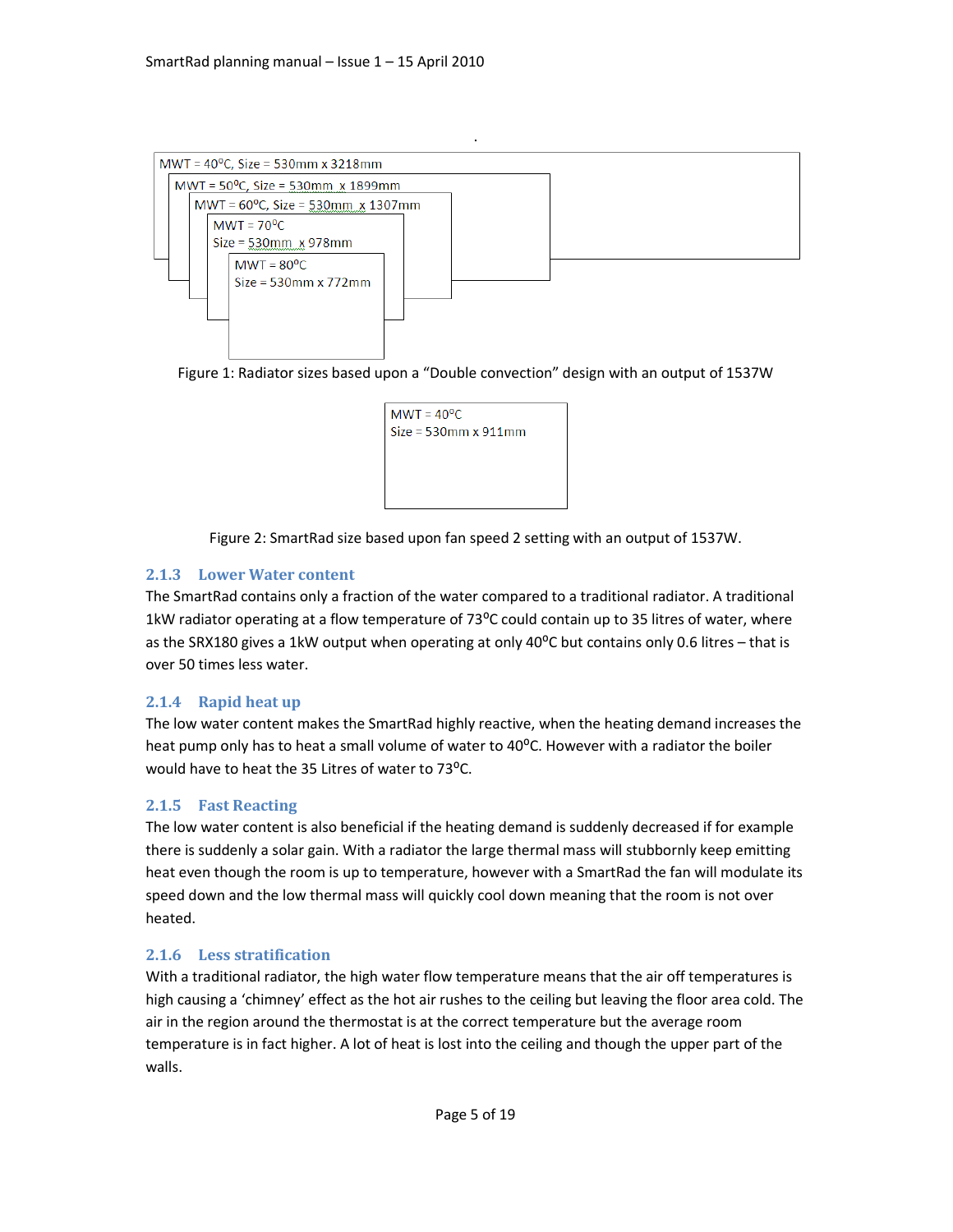With the SmartRad the lower water flow temperatures and increased mixing of the air by the fan mean that there is less temperature stratification, meaning that the average room temperature is in fact lower, meaning there is less heat loss to the ceiling and upper walls. The lower heat loss translates into lower heating bills and a more comfortable climate for the end user.

#### 2.1.7 Low surface temperature

Due to the heat exchanger being installed inside the cover it is possible to pass high temperature water though the SmartRad without the casing getting above 43°C. This means that the product could replace a standard high temperature radiator in places such as Nurseries and Care homes. Please note that full testing and approvals have not been competed yet.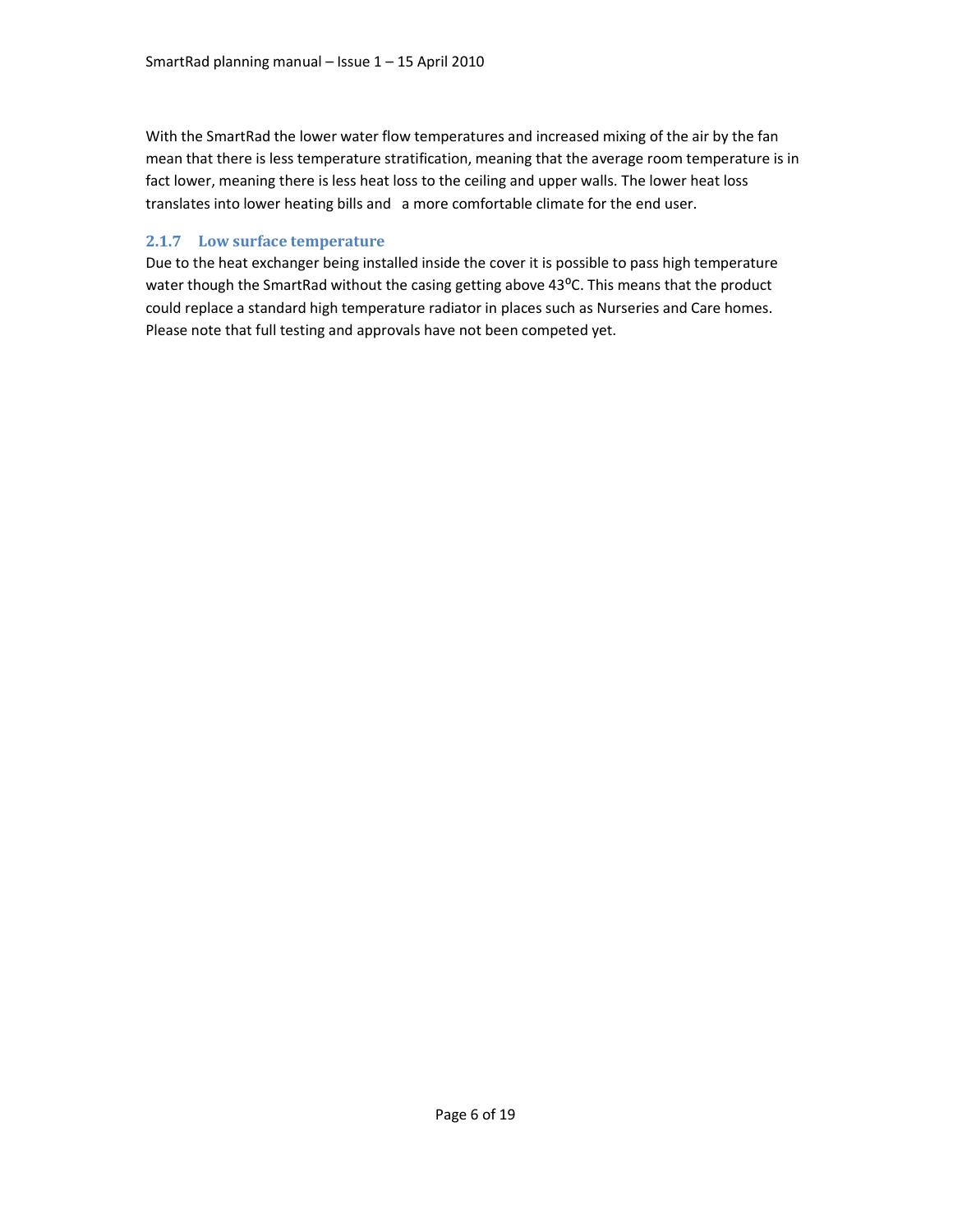# 3 SmartRad Specification

| 3.1                                       | <b>Technical and performance data</b> |                                                                                  |               |               |               |
|-------------------------------------------|---------------------------------------|----------------------------------------------------------------------------------|---------------|---------------|---------------|
|                                           | Fan<br>Speed                          | <b>SRX080</b>                                                                    | <b>SRX120</b> | <b>SRX140</b> | <b>SRX180</b> |
|                                           | 3                                     | $25 - 27$                                                                        | 43-47         | 56-60         | 50-53         |
| Fan Power Consumption (W)                 | $\overline{c}$                        | 19-20                                                                            | 29-32         | 36-40         | 33-35         |
|                                           | $\mathbf{1}$                          | $16 - 17$                                                                        | $20 - 22$     | 24-26         | 23-24         |
|                                           | 3                                     | 228                                                                              | 345           | 410           | 540           |
| Air Flow rate $(m^3/h)$                   | $\overline{c}$                        | 125                                                                              | 190           | 225           | 300           |
|                                           | $\mathbf{1}$                          | 60                                                                               | 100           | 120           | 160           |
|                                           | 3                                     | 36                                                                               | 36            | 36            | 36            |
| Sound Level @ 1m dB(A)                    | $\overline{2}$                        | 29                                                                               | 29            | 29            | 29            |
|                                           | $\mathbf{1}$                          | 26                                                                               | 26            | 26            | 26            |
| Water Content (I)                         |                                       | 0.31                                                                             | 0.43          | 0.48          | 0.60          |
| Length (mm)                               | 503                                   | 670                                                                              | 740           | 911           |               |
| Height (mm)                               | 530                                   | 530                                                                              | 530           | 530           |               |
| Depth (mm)                                | 145                                   | 145                                                                              | 145           | 145           |               |
| Installed weight (kg) - White metal front |                                       |                                                                                  |               |               |               |
| Installed weight (kg) - White glass front |                                       | Not currently available at time of print.                                        |               |               |               |
| Installed weight (kg) - Black glass front |                                       |                                                                                  |               |               |               |
| Installation                              |                                       | wall mounted                                                                     |               |               |               |
| Water protection of housing               |                                       | IP X <sub>0</sub>                                                                |               |               |               |
| <b>Front Panel</b>                        |                                       | White metal front<br>White Glass front<br><b>Black Glass front</b>               |               |               |               |
| <b>Rear Panel</b>                         |                                       | Metal                                                                            |               |               |               |
| Approvals and certification               |                                       | CE declaration of conformity<br>Conforms to EN 55014, EN 61000-3-2, EN 61000-3-3 |               |               |               |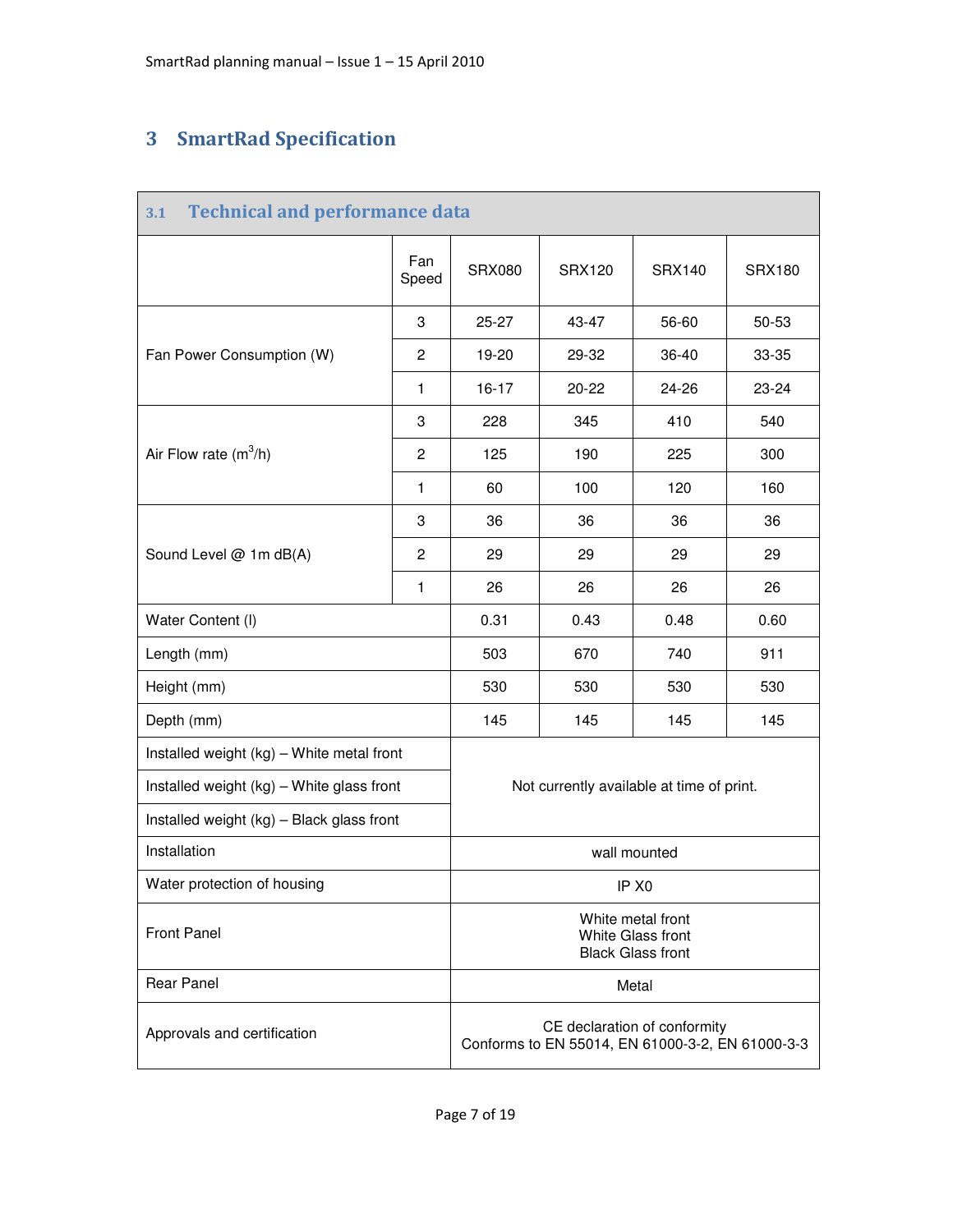| <b>3.2 Electrical specification</b> |              |                                                                                                                                                          |               |               |               |
|-------------------------------------|--------------|----------------------------------------------------------------------------------------------------------------------------------------------------------|---------------|---------------|---------------|
| Dimplex product name                |              | SRX080                                                                                                                                                   | <b>SRX120</b> | <b>SRX140</b> | <b>SRX180</b> |
| Nominal voltage (V)                 | $~230 - 240$ |                                                                                                                                                          |               |               |               |
| Fuse rating (A)                     |              | 3A                                                                                                                                                       | 3A            | 3A            | ЗA            |
| Power Cable                         |              | 4 core cable each with cross section of<br>0.75mm <sup>2</sup> , (live, neutral, earth and<br>black wire for "pilot wire function")<br>usable length 1m, |               |               |               |
|                                     | Speed 3      | $25 - 27$                                                                                                                                                | 43-47         | 56-60         | $50 - 53$     |
| <b>Electrical Power</b>             | Speed 2      | 19-20                                                                                                                                                    | 29-32         | $36-40$       | $33 - 35$     |
| Consumption (W)                     | Speed 1      | $16 - 17$                                                                                                                                                | $20 - 22$     | $24 - 26$     | $23 - 24$     |
|                                     | PCB only     |                                                                                                                                                          |               |               |               |

| <b>Hydraulic connection</b><br>3.3 |                                                                   |
|------------------------------------|-------------------------------------------------------------------|
| Flow and return pipes              | 15mm copper pipes<br>50mm between middle of flow and return pipes |
| Air bleed valve                    | Air bleed valve on the top of the heat exchanger                  |
| Typical flow rate (I/h)            | Typical 150l/h<br>(can range from 100 l/h to 450 l/h)             |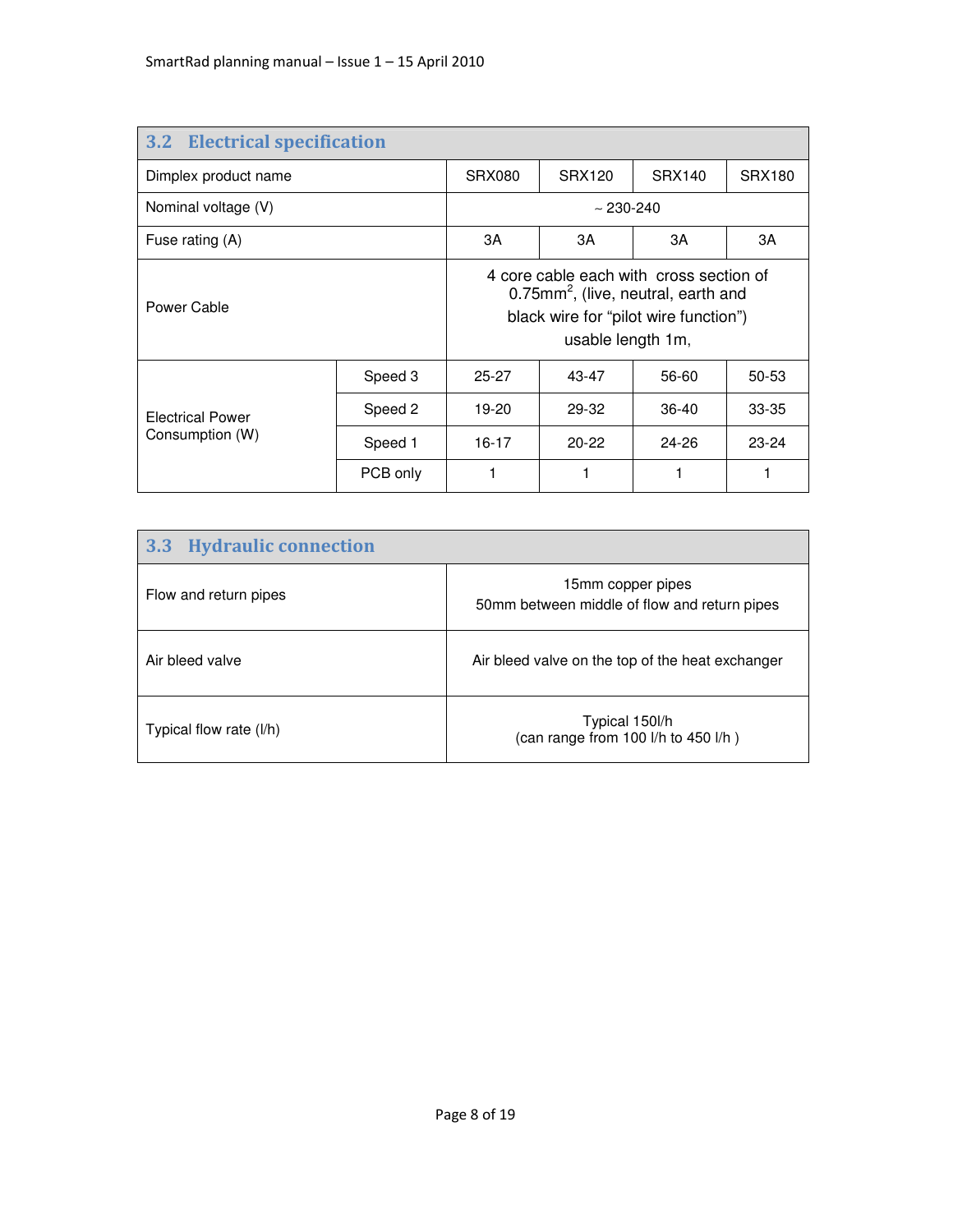# 3.4 Pressure Losses



Figure 3: Pressure losses and various flow rates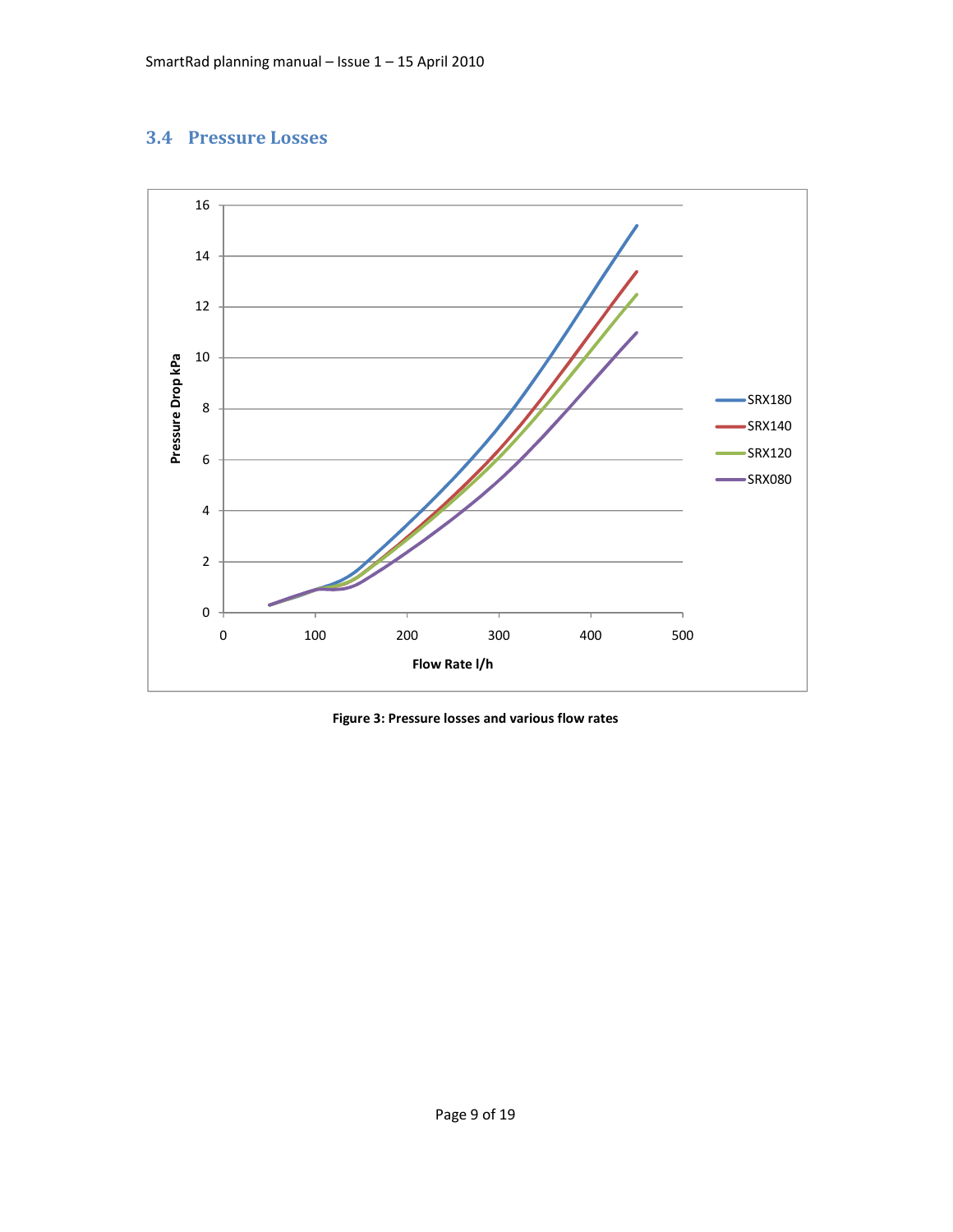# 3.5 SRX Outputs (Watts)

Inlet air temperature of 20°C and a water flow rate of 150 l/h

|         | Mean Water Temp °C | <b>SRX080</b>    | <b>SRX120</b> | <b>SRX140</b> | <b>SRX180</b> |
|---------|--------------------|------------------|---------------|---------------|---------------|
|         | 30                 | 485              | 730           | 854           | 1088          |
|         | 33                 | 613              | 923           | 1079          | 1375          |
|         | 35                 | 741              | 1115          | 1304          | 1662          |
|         | 38                 | 869              | 1308          | 1530          | 1949          |
|         | 40                 | 996              | 1500          | 1755          | 2236          |
|         | 43                 | 1124             | 1693          | 1980          | 2523          |
|         | 45                 | 1252             | 1885          | 2206          | 2810          |
| Speed 3 | 48                 | 1380             | 2078          | 2431          | 3097          |
|         | 50                 | 1508             | 2270          | 2656          | 3384          |
|         | 53                 | 1635             | 2463          | 2882          | 3671          |
|         | 55                 | 1763             | 2655          | 3107          | 3958          |
|         | 58                 | 1891             | 2848          | 3332          | 4245          |
|         | 60                 | 2019             | 3041          | 3558          | 4532          |
|         | 63                 | 2147             | 3233          | 3783          | 4819          |
|         | 65                 | 2274             | 3426          | 4008          | 5106          |
|         | 30                 | 314              | 401           | 551           | 718           |
|         | 33                 | 394              | 521           | 693           | 903           |
|         | 35                 | 474              | 640           | 835           | 1088          |
|         | 38                 | 554              | 759           | 977           | 1273          |
|         | 40                 | 634              | 878           | 1119          | 1457          |
|         | 43                 | 714              | 997           | 1261          | 1642          |
|         | 45                 | 794              | 1117          | 1403          | 1827          |
| Speed 2 | 48                 | 874              | 1236          | 1545          | 2012          |
|         | $\overline{50}$    | 954              | 1355          | 1687          | 2197          |
|         | 53                 | 1034             | 1474          | 1829          | 2382          |
|         | 55                 | 1114             | 1593          | 1971          | 2567          |
|         | $\overline{58}$    | 1194             | 1713          | 2113          | 2752          |
|         | 60                 | 1274             | 1832          | 2255          | 2936          |
|         | 63                 | 1354             | 1951          | 2397          | 3121          |
|         | 65                 | 1434             | 2070          | 2539          | 3306          |
|         | 30                 | 163              | 271           | 323           | 423           |
|         | 33                 | 204              | 339           | 405           | 530           |
|         | 35                 | $\overline{245}$ | 408           | 487           | 637           |
|         | 38                 | 286              | 476           | 569           | 745           |
|         | 40                 | 327              | 545           | 650           | 852           |
|         | 43                 | 368              | 613           | 732           | 959           |
|         | 45                 | 409              | 682           | 814           | 1067          |
| Speed 1 | 48                 | 450              | 750           | 896           | 1174          |
|         | 50                 | 491              | 819           | 977           | 1281          |
|         | 53                 | 532              | 887           | 1059          | 1389          |
|         | 55                 | 573              | 956           | 1141          | 1496          |
|         | 58                 | 614              | 1024          | 1223          | 1603          |
|         | 60                 | 655              | 1093          | 1305          | 1711          |
|         | 63                 | 696              | 1161          | 1386          | 1818          |
|         | 65                 | 737              | 1230          | 1468          | 1925          |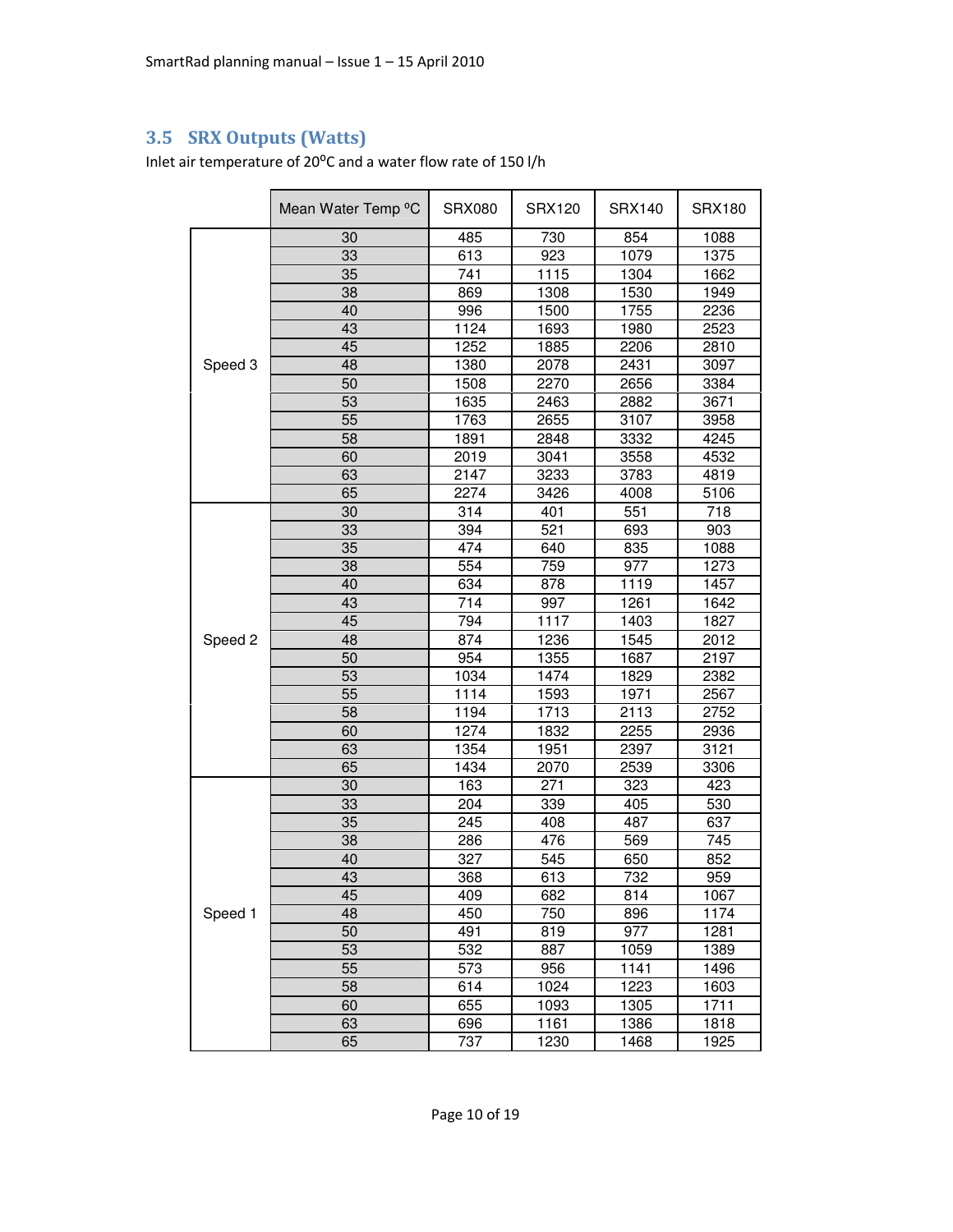# 3.6 Output adjustment for different flow rates

The output of the SmartRad is affected by the flow rate of water though the heat exchanger even if the Mean water temperature remains the same. The performance of the heat exchanger changes with flow rate due to increased heat transfer when the flow becomes more turbulent. For most instances 150l/h is the most suitable however a conversion factor can be used to adjust the heat output for different flow rates.

| Flow Rate I/h | Adjustment Factor |
|---------------|-------------------|
| 50            | 0.87              |
| 100           | 0.93              |
| 150           | 1.00              |
| 200           | 1.04              |
| 250           | 1.06              |
| 300           | 1.09              |
| 350           | 1.10              |
| 400           | 1.10              |
| 450           | 1.10              |

# **4** Accessories

| <b>4.1 Filter set SRX FS</b>                                                                                                                                                                                                                |                                                                      |  |
|---------------------------------------------------------------------------------------------------------------------------------------------------------------------------------------------------------------------------------------------|----------------------------------------------------------------------|--|
| Filter set can be clipped to the air inlet grill of the SmartRad. The filter is easily cuttable in order to fit<br>all four sizes. The filter will slightly restrict the air flow meaning that the heat output will be slightly<br>reduced. |                                                                      |  |
| Dimensions of unit ( $W \times H \times D$ ) mm                                                                                                                                                                                             | This information is not currently available.                         |  |
| Factor to calculate the power output reduction                                                                                                                                                                                              | Please speak to your Dimplex representative<br>for more information. |  |
| Factor to calculate the air flow reduction                                                                                                                                                                                                  |                                                                      |  |

| 4.2 Plug in timers |                                                                                                                                                             |  |  |  |
|--------------------|-------------------------------------------------------------------------------------------------------------------------------------------------------------|--|--|--|
| RX24Ti             | 24 hour programmable timer allowing each SmartRad to be configured to its<br>own individual time program                                                    |  |  |  |
| RXRBTi             | Electronic runback timer ideal for controlling running costs allowing the heater<br>to only operate for a set period each time the controller is activated. |  |  |  |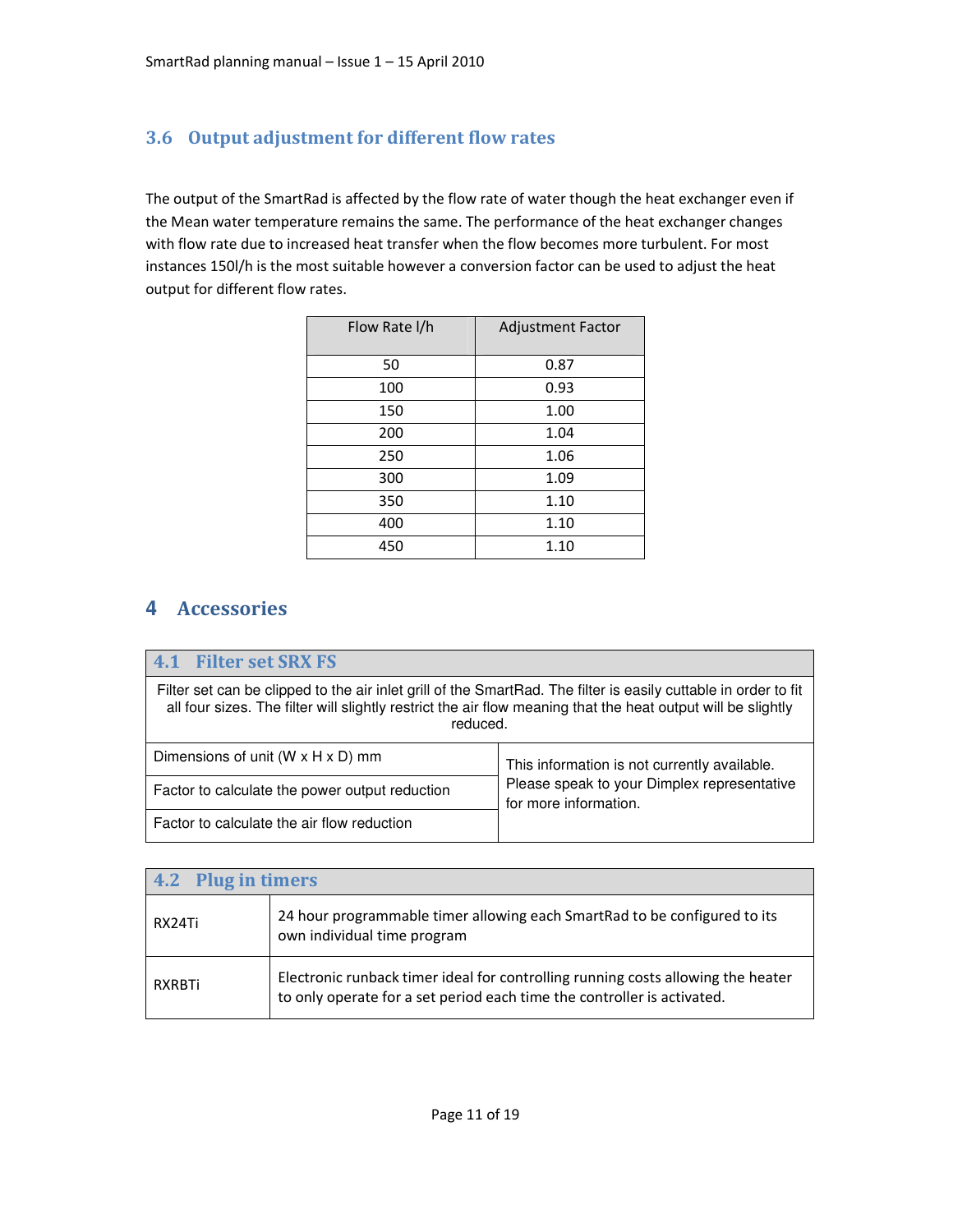# 5 Installation Considerations

#### 5.1 SmartRad positioning

In many instances the position of the SmartRad will already be dictated by the design of the room. Consideration must however be given to avoid:

- Fixing the product near curtains or other materials that are light weight and could be moved in the air current created by the fan.
- Installation in an environment where dirt, dust or pet hair could be sucked into the product and block the air flow.
- Installation immediately above or below a fixed socket outlet or connection box.
- In a location where the risk of water entering the product is possible for example bath rooms and kitchens.

#### 5.2 System Balancing

It is essential that there is adequate flow through each of the SmartRads. Balancing valves are not supplied with the product.

#### 5.3 Wall Mounting

The appliance should be securely mounted to the wall to minimise the possibility of noise transmission.

| Model         | А   | B   | C   | D   |
|---------------|-----|-----|-----|-----|
| <b>SRX080</b> | 503 | 324 | 396 | 386 |
| <b>SRX120</b> | 670 | 492 | 564 | 564 |
| SRX140        | 740 | 562 | 634 | 624 |
| SRX180        | 911 | 732 | 804 | 794 |



Figure 4: Product and installation dimensions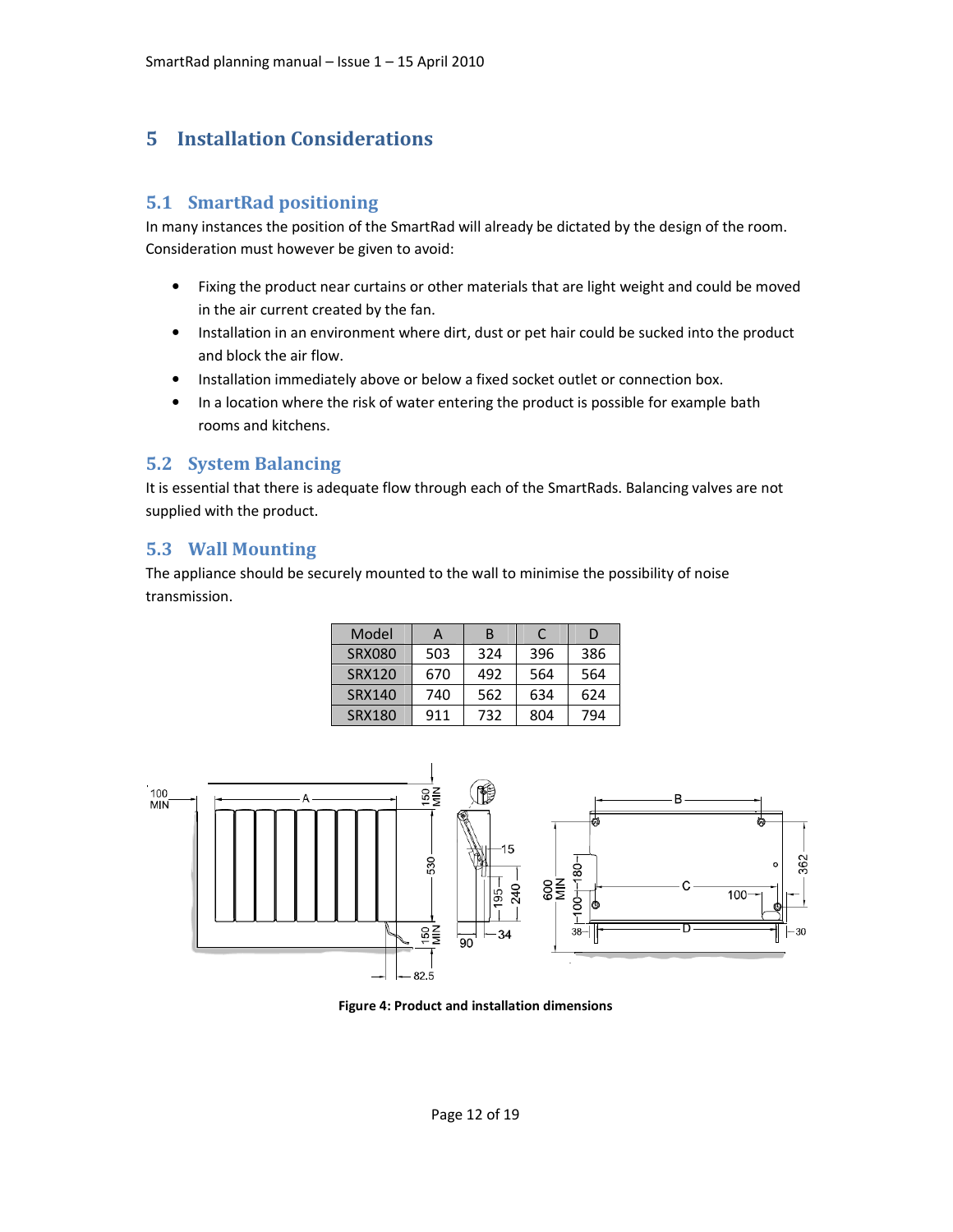#### 5.4 Water Connection

There are a number of different plumbing options which the installer can adapt depending on the project as shown in Figure 5. The inlet and outlet pipes on the heat exchanger are plain 15mm pipe. Note that on the left hand side of the product the pipes pass in front of each other but on the right hand side pass side by side as shown in Figure 6.



Figure 5: Possible routes for piping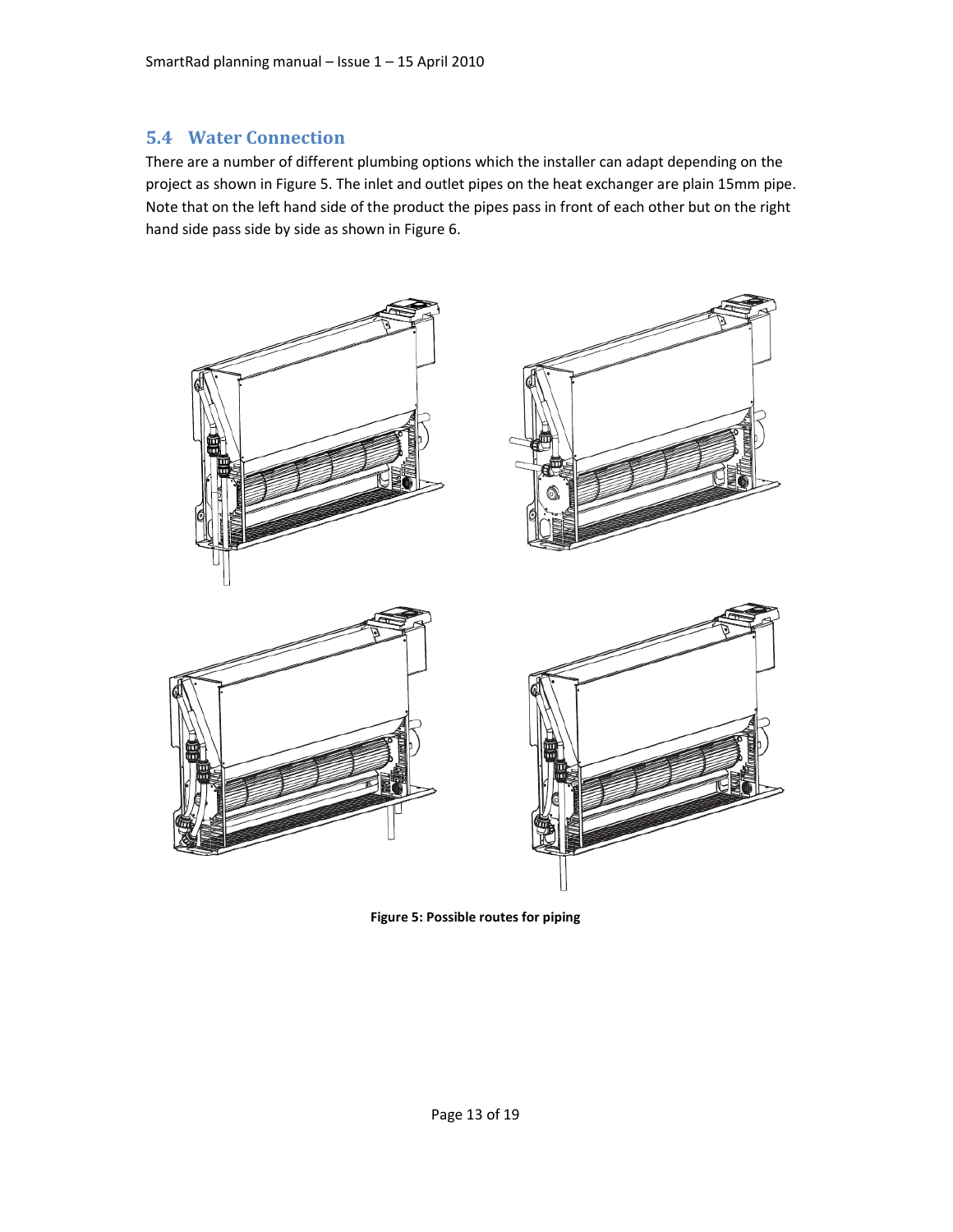

Figure 6: Note the different orientation of the flow and return pipes on the LHS and RHS.

# 5.5 Corrosion inhibitors

The use of anticorrosion inhibitors is permitted with SmartRad. A general rule is that SmartRad system should be given the same protection as a wet radiator system.

# 5.6 Electrical Connection

The SmartRad requires a connection to the mains power supply via a junction box fixed close to the product. In addition to the Live, Neutral and Earth cables, the SmartRad has a 'pilot wire' and can be used with optional plug in modules to communicate between the heaters.

If the black 'pilot' wire is not being used it should be isolated in accordance with IEE wiring regulations. When the pilot wire is switching to set back it becomes energised at 240V although at a low current. Where pilot wires are installed separately from the heater circuitry they should be protected, double insulated and carry their own integral earth continuity conductor. For more information see the "Electrical Specification" .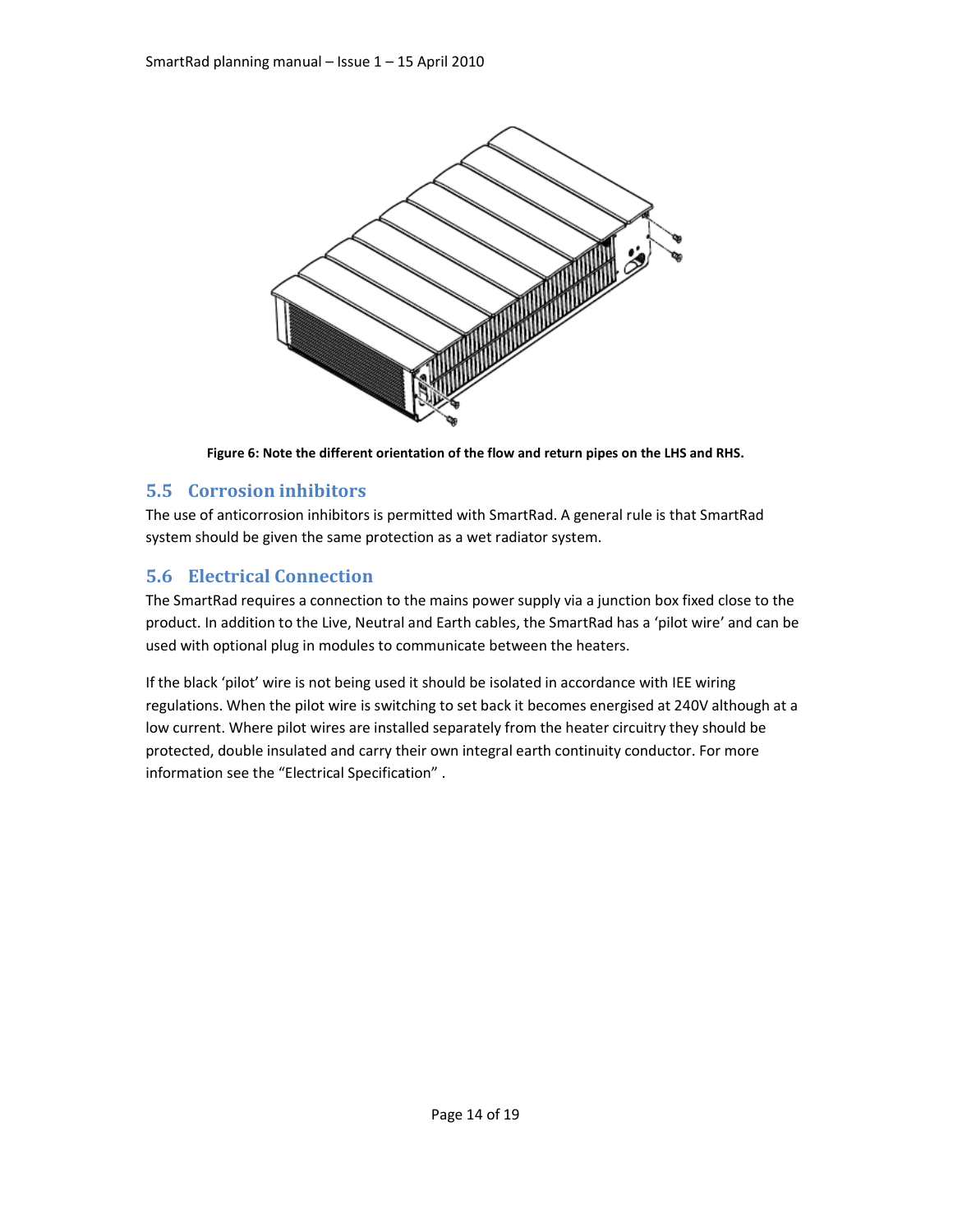# 6 Typical applications

The SmartRad is highly versatile; it can be used in conjunction with radiators or in conjunction with under floor heating. In all cases it is important to ensure that there is always an adequate flow of hot water at the correct temperature through the SmartRad throughout the entire heating season. In a domestic installation is typical to have all the heat emitters sized based upon the same mean water temperature.

# 6.1 Whole house

SmartRads are ideal if the installer is aiming to reduce the flow temperature as low as possible, but it is not practical to install under floor.

# 6.2 SmartRads mixed with Radiators

It is possible to combine standard radiators and SmartRads in the same installation. This is particularly common if the radiators in some rooms are too large or the number of radiators in each of the rooms needs to be reduced for aesthetic reasons. Special care needs to be taken to ensure that there is the correct flow rate through the radiators and SmartRads.

# 6.3 SmartRads mixed with under floor heating

Under floor heating typically operates at low flow temperatures to maximise the efficiency of the heat pump of boiler. In many houses it is not practical to install under floor heating upstairs. If the installer wanted to install radiators upstairs it would be necessary to increase the flow temperature in order to get enough heat out of the radiators, this would mean that a second heating circuit would have to be installed and the temperature mixed down to make it cool enough for the under floor.

By installing the SmartRads upstairs, there is no need to install a second heating circuit as the SmartRads can operate at the same temperature as the under floor system. Typical MWT should be higher than 40<sup>o</sup>C to prevent air off temperature from the SmartRad feeling too cold.

# 6.4 Ground Source heat pumps

When installing the SmartRad extra care must be given to the running hours and sizing of the ground source heat pump. If the heat load is larger than expected the ground source heat pump will attempt to draw more heat from the ground than is available. This situation could occur if the SmartRad is sized to run on a low fan speed during the design stage but the heat load for the area is much higher in practice and the SmartRad is actually run on a higher fan speed drawing more heat from the system than expected.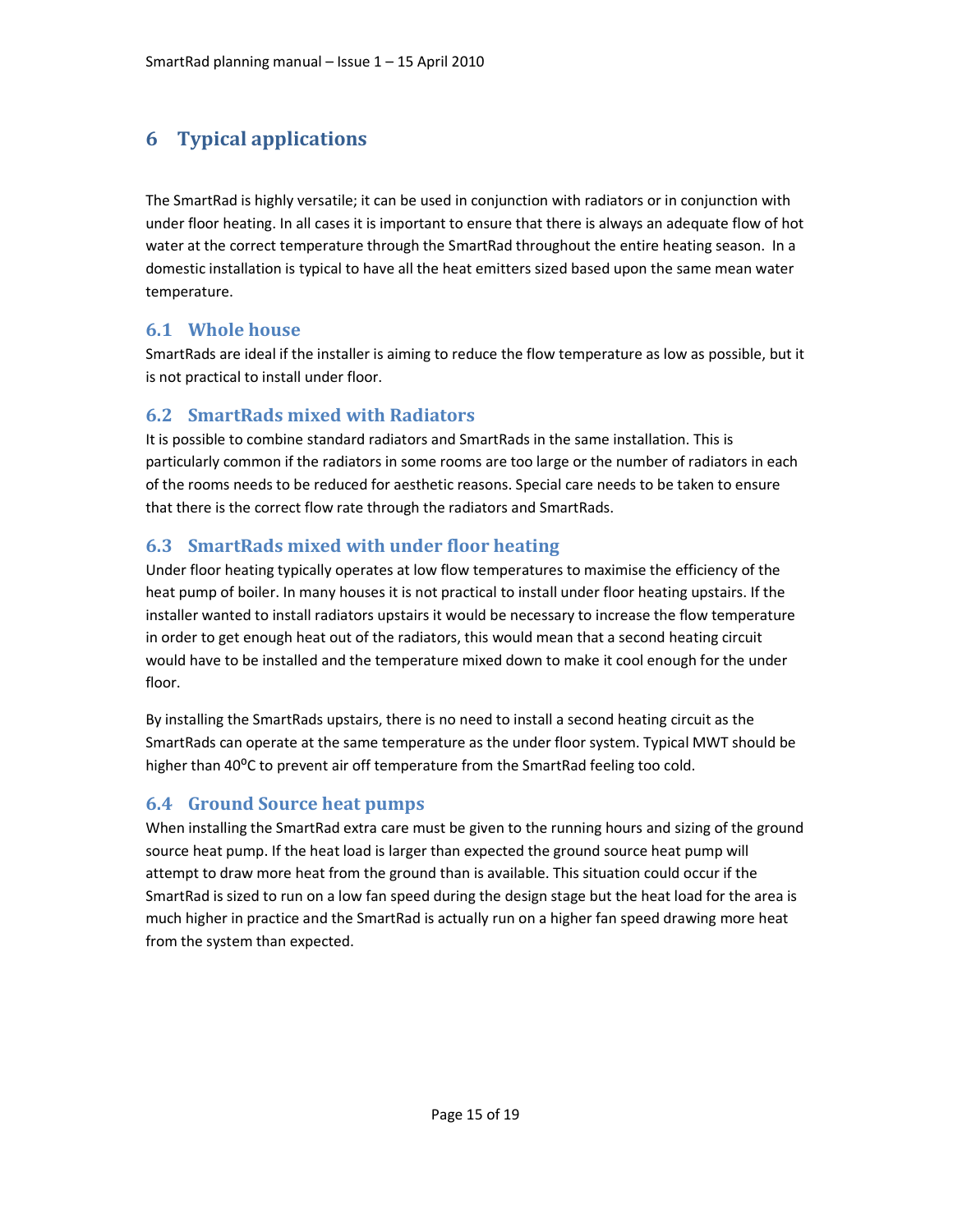# Controls and Control strategies





#### 6.5 Mixed SmartRad and Radiator circuits

It is permissible to place radiators and SmartRads on the same heating system however the flow rates and MWT through each product should be considered to ensure that they give the desired output. I will be necessary to correctly balance the system.

#### 6.6 Boiler interlock

It is a requirement under the building regulations that all boilers should have interlock. i.e. a method of minimising system operation if there is no heating requirement.

# 6.7 SmartRad controls

There is a temperature coil installed on the water coil that measures its temperature. The sensor prevents the fan from running if the MWT is less than  $2^{\circ}$ C warmer than room temperature or if the water is cooler than 14°C. If the water temperature is too low this will be indicated by the power light flashing. This feature has 3 benefits:

- Prevents the fan from running if there is no heat available from the heating system. This prevents cold air being blown around the room and also allows the SmartRad to be "disabled" centrally when there is no flow through the product by turning off the pump.
- Prevents the SmartRad from taking more heat from the system if the water temperature is lower than 14<sup>o</sup>C. This means that an air source heat pump will always have enough energy to perform a defrost.

#### 6.8 Central system control

The SmartRad is automatically disabled after a short time when there has been no flow through the product. This is achieved because when the circulating pump is switched off, the flow in the SmartRad will stop and its temperature starts to drop. The fan will be disabled once the water in the fan coil has cooled within  $2^{\circ}C$  of room temperature. As soon as the temperature rises above  $2^{\circ}C$  the fan will be enabled again.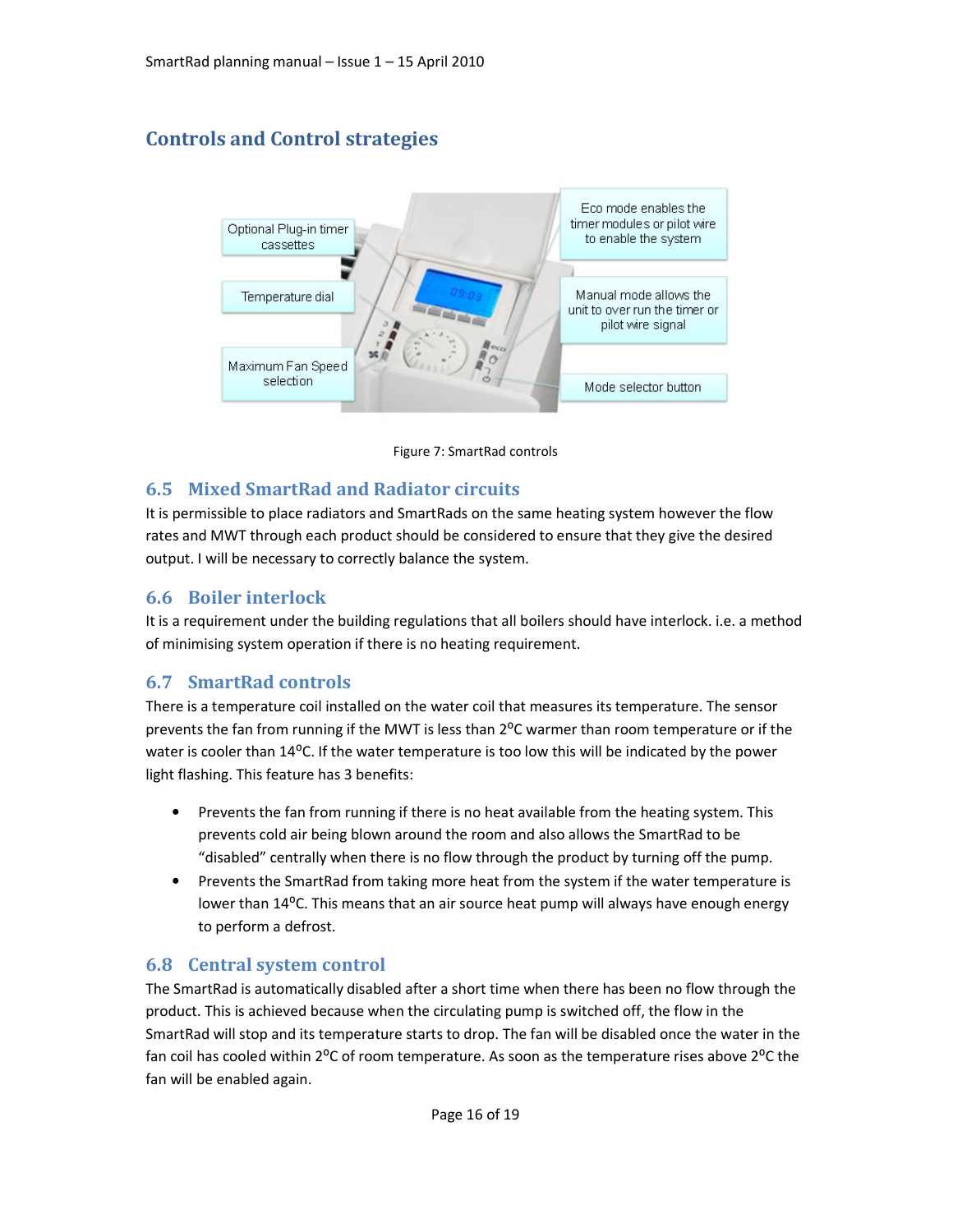This means that the entire heating system can be enabled by a central timer clock which controls a circulating pump. The added advantage of SmartRad over radiators with TRVs is that the thermal mass of the SmartRad is much lower so therefore less heat is wasted when the system is turned off.

# 6.9 Individual SmartRad control Plug in controllers

There may be times when it is desirable for some areas of the property to be heated and others not to be heated. This can be archived by having the central pump running and installing timers on the SmartRad in areas where no heating is required. With the plug in timers, there is still flow through the water coil, however, because the fan is not running the heat emitted is very low.

In addition to control system already on the SmartRad controllers extra optional controllers can be fitted for increased control. This would be an ideal way to minimise running costs if not all parts of the building are occupied all of the time.

#### 6.10 Spring and autumn operation

When the weather starts improving, there will become times in the day when heating is no longer required. If weather compensation is enabled on the heat pump this will moderate the flow temperature to ensure that heating is only supplied when it is needed. During times when heating is not required for short periods it is best to leave the power on so that the SmartRad can control things correctly. The advantage of leaving the SmartRads turned on is that the plug in timer cassettes will retain their settings.

#### 6.11 Summer operation

When the weather has improved sufficiently so that the heat pump or boiler can be switched off or placed into "Summer mode", the SmartRads can also be switched off. If the SmartRads are left in standby they have been designed to use very little power. Leaving them switched on during the summer has the added benefit that they will not lose their timer settings and no one will need to remember to turn them on again when the weather gets colder.

# 6.12 Pump optimisation

 For the majority of installations it is not recommended to use Pump Optimisation with the SmartRads although it may be appropriate in some instances. Some heat pump controllers such as the WPM 2006/7 give an option to switch off the circulating pumps if the return temperature has been met for a set period of time. The system then assumes that no heating is required and therefore can switch off the circuiting pumps. The controller will activate the pumps periodically to check the system temperature.

Whilst pump optimisation could reduce the running time of the pump, if there is a heating demand whilst the pump is turned off the SmartRad will be unable to communicate this demand and the room will not be heated.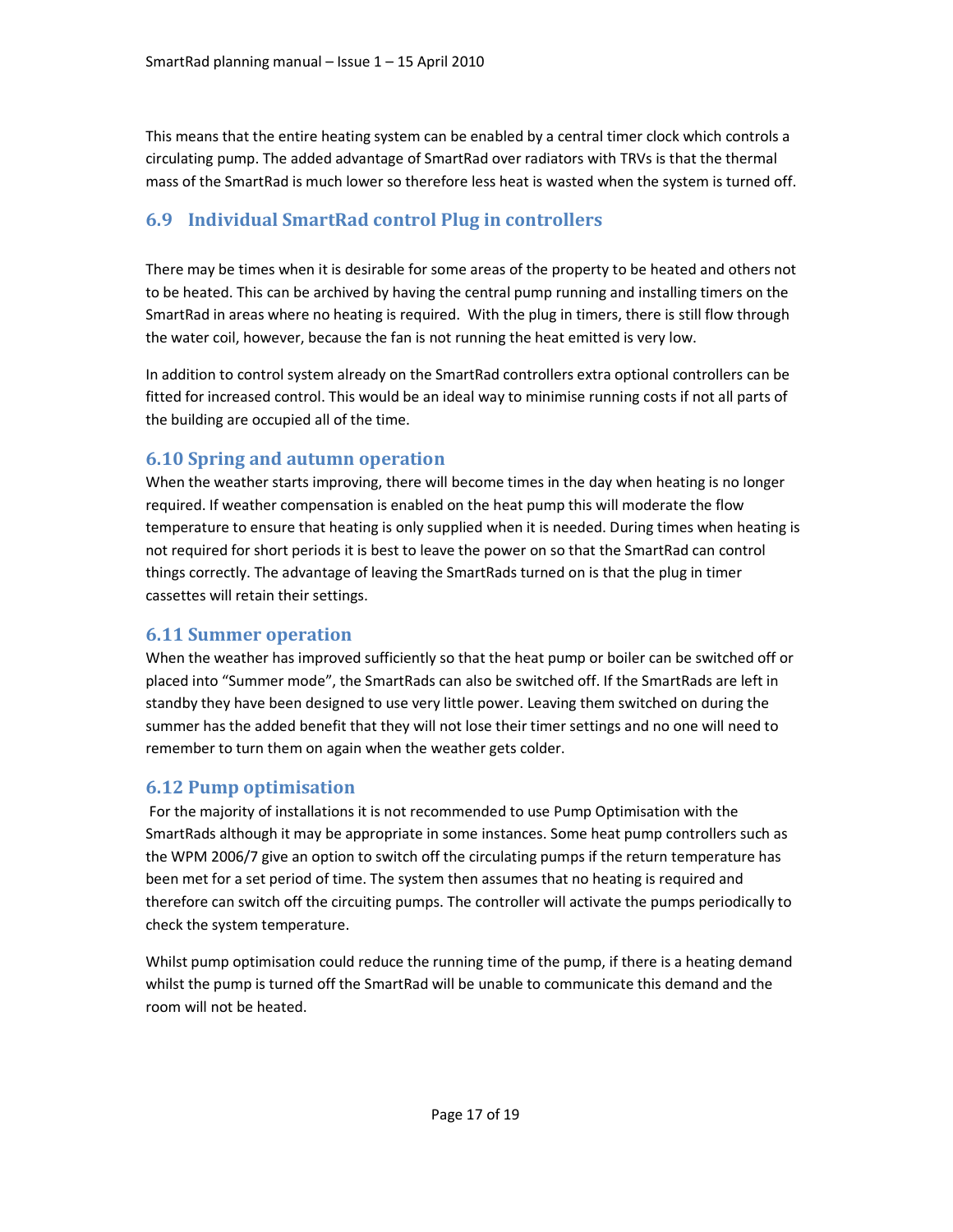# 7 Designing the system for Maximum Efficiency

#### 7.1 Choosing a Mean Water Temperature (MWT)

The MWT is the average between the inlet and outlet across the radiator. Feedback from customers is that a MWT of 40°C gives adequate air off temperatures. Some customers have indicated that an air off temperature with a MWT of 35°C is acceptable if they understand the benefits of maximising heat pump COP.

#### 7.1.1 Suggested MWT

Whilst there is no such thing as a typical installation, the following table suggests suitable flow temperature although the final choice is up to the installer.

| System heater                   | Typical Mean Water temperature                                                                                      |
|---------------------------------|---------------------------------------------------------------------------------------------------------------------|
| Water, Air and<br>Ground source | Ideally low as possible. The lowest recommended<br>temperature is 35 <sup>o</sup> C with weather compensation fully |
| heat pumps                      | activated and a design MWT of 40 <sup>o</sup> C.                                                                    |
| Condensing                      | Below 55 <sup>o</sup> C so that the flue gasses can condense all year                                               |
| boilers                         | round. As efficiency is not closely related to temperature it is                                                    |
|                                 | best not to enable weather compensation since this will                                                             |
|                                 | increase the SmartRad fan run time which has a small                                                                |
|                                 | electrical consumption.                                                                                             |
| Systems with                    | The temperature does not matter so long as it falls within                                                          |
| efficiency not                  | the product operating limits however care must be given to                                                          |
| affected by flow                | transmission losses between the radiators.                                                                          |
| temperature.                    |                                                                                                                     |

Table 1: Summary of suggested MWT temperatures

#### 7.1.2 Air off temperatures

Decreasing the MWT will also decrease the air off temperature. A situation may be reached, particularly when there is a small heating demand were the air off temperatures are relatively low but they the room is still being effectively heated. This phenomenon will be more pronounced because the moving air feels cooler than it actually is. The customer must be informed that the product operates at low air off temperatures in order to maximise the Heat pump efficiency. If the customer complains of cool air off temperatures from the product the MWT must be raised which will have a knock-on effect on the COP.

#### 7.2 Weather compensation

A weather compensation function on a heat pump or boiler decreases the mean temperature of the heating system as the external temperature increases. Weather compensation will maximise the Heat Pump COP by ensuring that the MWT is only as high as it needs to be to meet the heating